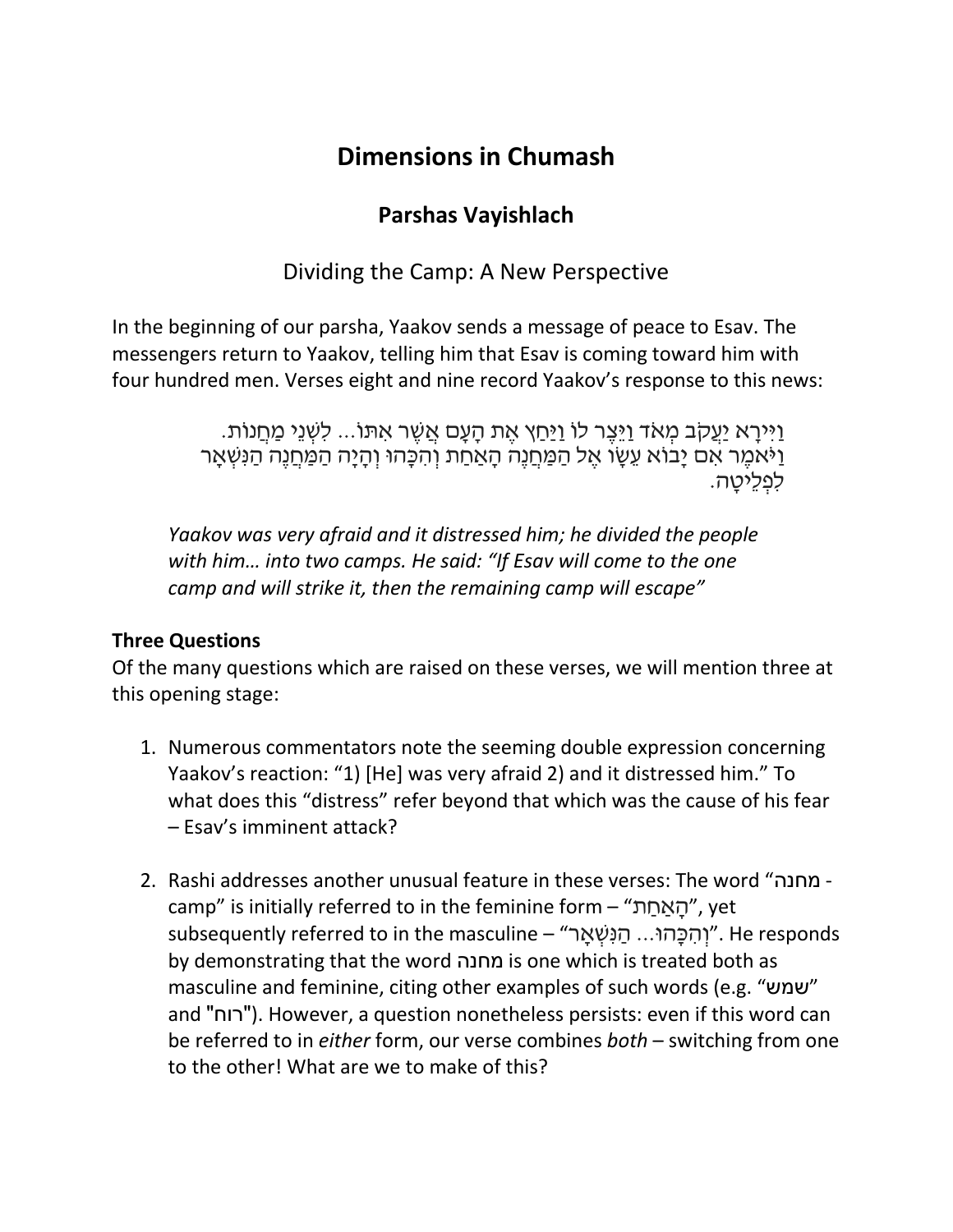3. What was Yaakov's thinking in dividing the camps? If Esav struck one, why would he not then strike the other? Wouldn't they stand more chance against him if they were united? Alternatively, why do they both not try and escape already?

#### **Understanding Esav's Message**

One of the great commentators among the early Acharonim, the *Maaseh*  Hashem,<sup>1</sup> explains this episode in the following way. Firstly, to understand Yaakov's reaction to Esav's message, we need to take another look at the message itself, namely, that he is coming toward Yaakov with four hundred men. The common understanding is that this was a declaration of war. However, certain Rishonim explain that it was in fact a message of peace.<sup>2</sup> The messengers open by saying, "We came to your brother, Esav." They emphasize Esav's identity as Yaakov's brother because he received them in a brotherly manner.<sup>3</sup> Accordingly, the four hundred men with whom he is coming are as an honor escort for Yaakov!<sup>4</sup>

This changes everything, for it emerges that Esav has stated only peaceful intentions toward Yaakov. This is wonderful news, which then leads us to the question: If so, why was Yaakov so afraid upon hearing this message?

The answer is: because it as a message from Esav! Yaakov doesn't know if he can believe Esav's brotherly words. While it is possible that the message is genuine, it is also quite possible that Esav is fully intending to attack Yaakov, and has sent him this message of peace as a ruse. This is the source of Yaakov's fear. Moreover, not only is this prospect a cause for great fear, it is also a cause for distress.

In a sense, it would have been easier for Yaakov if the messengers had returned with an open declaration of war. Knowing what to expect, he could prepare himself accordingly. However, now that they have brought back a message of peace, the whole situation is much more complicated. One the one hand, it may

 $\overline{a}$ 

<sup>1</sup> Rabbi Eliezer Ashkenazi (1513-1585).

<sup>&</sup>lt;sup>2</sup> See e.g. Commentary of Rashbam to this verse.

<sup>3</sup> This is in contrast to Rashi's explanation of those words, see s.v. *el achicha*.

<sup>4</sup> This might explain the phrase "ךְָאת ָרְקִל ךְֵלֹ ה םַגְו – And also he is coming to meet you." What is the meaning of the word "וגם – and also"? This is the first and only piece of news they are bringing back! However, according to the Rashbam, the meaning is that in the same way that you seek peace with him, he also wishes to reconcile with you.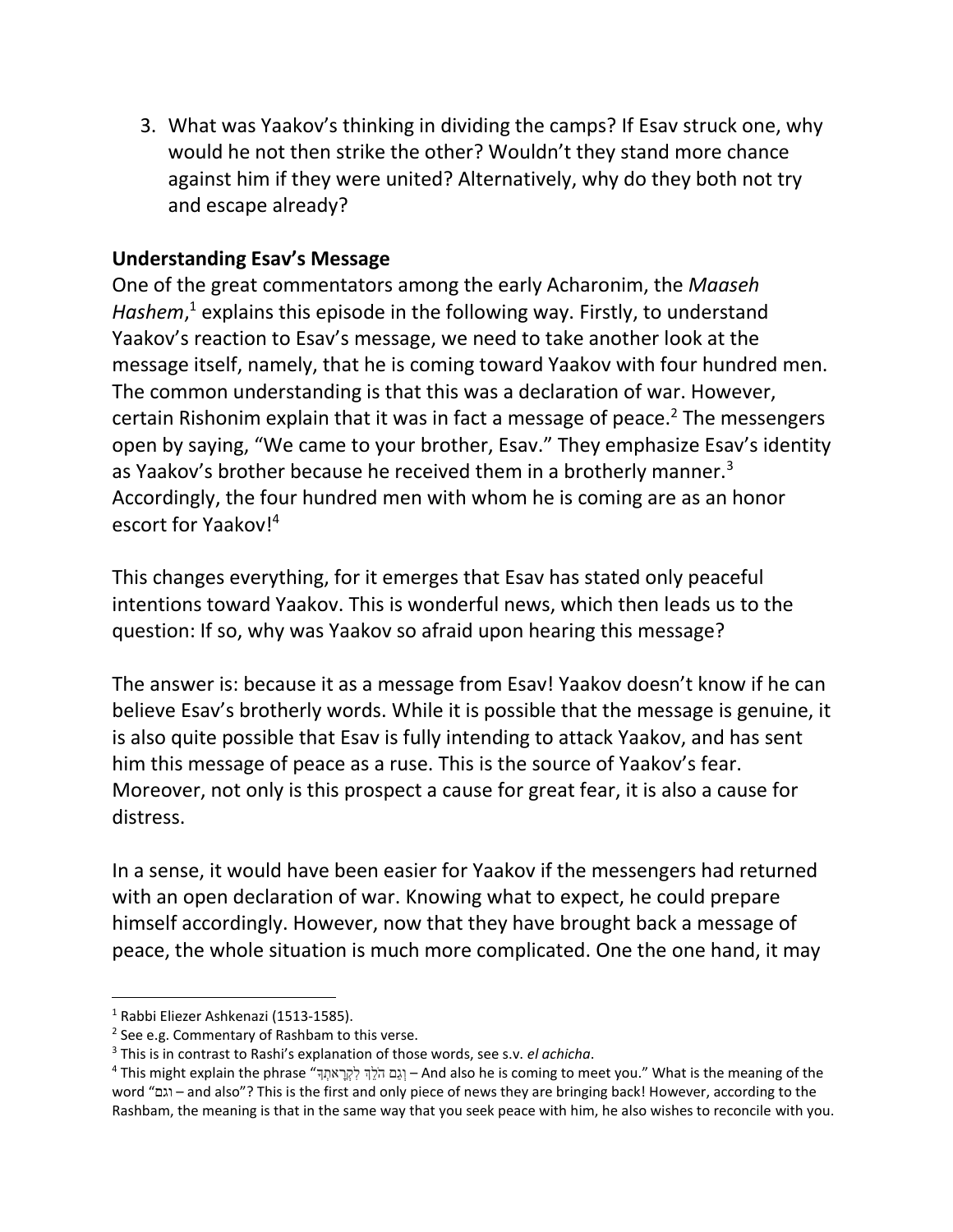be a lie, in which case Yaakov would need to arm his camp. On the other hand, there is always the chance that it is actually true, and that Esav is coming to make the peace. If this is the case, then if Yaakov were to receive Esav in a camp ready for war, this would itself precipitate a conflict which otherwise would not have occurred! This is Yaakov's dilemma, and this is why his reaction is twofold:

- On the one hand, "he was afraid" over the prospect that Esav may actually be coming to attack him.
- On the other hand, "he was distressed" on account of the fact that he could not make adequate preparations to defend himself against such an attack, just in case Esav really did want peace.

Given this complex situation, was there any way for Yaakov to effectively prepare for both eventualities?

The answer is, yes – to split the camps.

### **The Role of the Second Camp**

 $\overline{a}$ 

Yaakov's reasoning in splitting the camp into two, as stated in the verse, was that וֹרְהָיָה הַמַּחֲנֶה הַנִּשְׁאָר לִפְלֵיטֶה " if Esav should come and strike the first camp – " What is the meaning of this concluding phrase? The word "פליטה "can mean escape or rescue.

- We normally assume that Yaakov meant that if the first camp is attacked, then the second camp could escape and could itself be "לפליטה – spared".
- However, the *Maaseh Hashem* explains that Yaakov meant that if the first camp is attacked, the second camp will come to its rescue and be "לפליטה " *for the first camp*!

The reason for splitting of the camp in this way is based on the above. Yaakov cannot meet Esav with a fully armed camp, just in case Esav really wants to reconcile. Rather, he will need to receive Esav with a camp of peace. However, if Esav should enter that camp and then attack it, $5$  there will be another camp

<sup>5</sup> The *Maaseh Hashem* adds that his is the meaning behind Yaakov's describing this scenario in two stages: "If Esav should 1) come to the first camp and 2) strike it." Why does he not simply say "If Esav should strike the first camp"? Rather, the worry is that Esav will first "come to the camp" i.e. he will be admitted entry in keeping with his declaration of peace, and then "strike it" once he is already inside.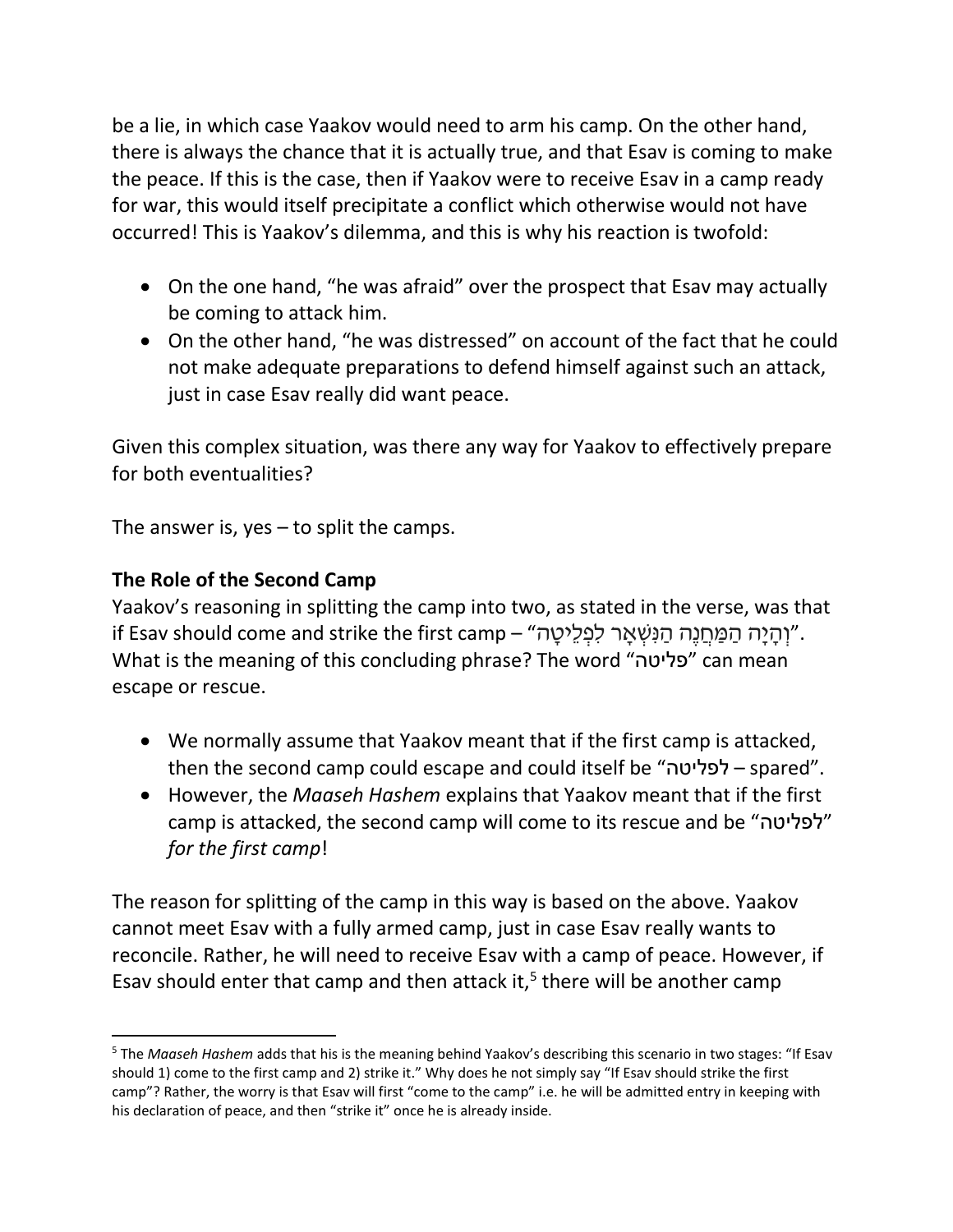nearby fully prepared for war which will be able to come to their defense and rescue.

#### **Masculine and Feminine Camps**

With the above in mind, we return to the question of the way in which Yaakov refers to the two camps. We noted that the verse begins by using the feminine form ("<u>האחת")</u> and then *shifts midway* to use the masculine form "( ... ארָ ְשִּנ ַה – ("a most unusual situation! Let us suggest that this shift reflects the differing nature of the two camps as we have come to understand them. The idea of war is primarily associated with men, while peace is more associated with women. <sup>6</sup> As such, the first camp, which is the camp of peace that will receive Esav, is referred to with the feminine form – "ת ַאחַ ָה". However, in the event that Esav will enter that camp and then turn it into a battle-ground – reflected by the shift to the masculine form – "וּהָכ ִּה ְו", then there will be another camp of war nearby – "הַנְּשָׁאֲר" likewise referred to in the masculine, to come to do battle with him.

#### **Yaakov's Gift of Discovery**

 $\overline{\phantom{a}}$ 

This approach may give us further insight into another of Yaakov's preparations before meeting Esav. Let us ask: Given Yaakov's uncertainly regarding Esav's intentions, is there any way that he might be able to gauge them ahead of the actual meeting? This brings us to the animals which Yaakov sends to Esav as gifts. The common understanding is that the role of these gifts was to appease Esav. However, it is possible that there was an accompanying goal – to discover Esav's real intentions.

As the verses describe, Yaakov sent the gifts in numerous installments, with large breaks in-between each group of animals. Additionally, he instructed those leading each group to say that "this is from Yaakov and he is coming soon." What is behind this mode of presentation? Yaakov, feels that by sending the gifts in this protracted way, as well as by placing Esav in state of suspense by repeatedly telling him that Yaakov will be here soon, he will be able to see if Esav's declarations of peace are genuine or a ploy.

<sup>6</sup> See Kiddushin 2b where it explains although the word דרך) way) can also take either the masculine or feminine from, nevertheless, when it is used within the context of war, the masculine form is used, since: " לעשות האיש דרך מלחמה לעשות האשה דרך ואין מלחמה – It is the way of men to wage war and not the way of women".